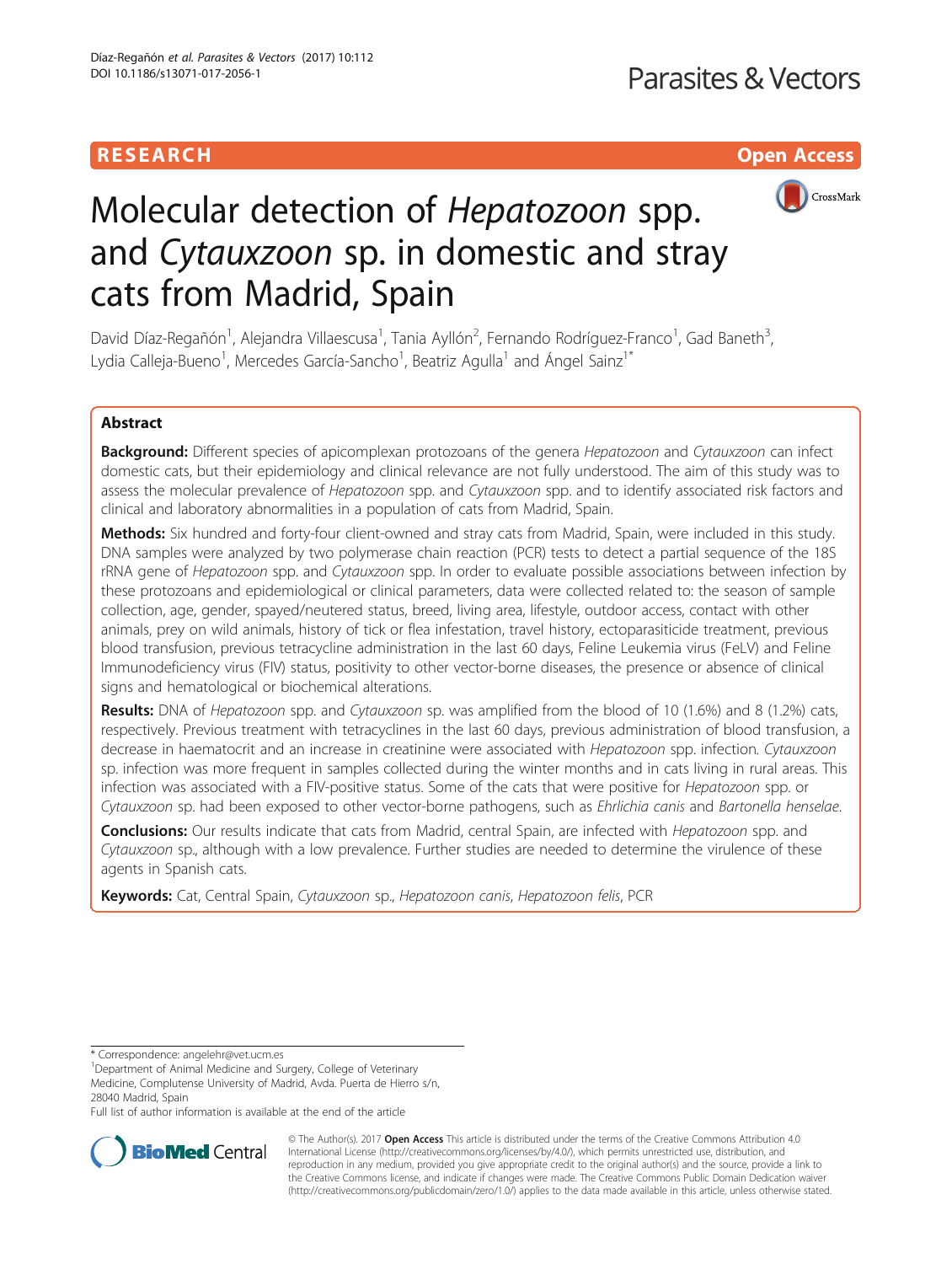# Background

Feline vector-borne diseases are considered emerging or re-emerging diseases. Their epidemiology is changing, showing a wider geographical distribution and increasing global prevalence, due to climate changes and environmental, demographic and human behavioural factors [[1](#page-7-0)–[3](#page-7-0)]. All these factors favour contact between wildlife reservoir hosts and invertebrate vectors with humans and pets. Although several vector-borne agents cause disease and even death in the domestic cat, the detection of others can be challenging because of their occurrence in healthy cats, the presence of unspecific clinical signs in infected animals or the simultaneous occurrence with other infections [\[4](#page-7-0)]. In fact, the importance of some of these pathogens as a cause of disease has not been clearly determined [\[5](#page-7-0)].

The genus *Hepatozoon* comprises more than 340 species of apicomplexan protozoans of the family Hepatozoidae, are closely related to piroplasms and haemosporids and infect a wide variety of amphibians, reptiles, birds, and mammals [\[6](#page-7-0)]. The main transmission route is through the ingestion of the definitive host, a hematophagous arthropod, by the intermediate vertebrate host [[6\]](#page-7-0). Hepatozoon infection is well recognized in dogs, in which two species are described, Hepatozoon canis and Hepatozoon americanum [[7\]](#page-7-0). However, in cats infection is poorly understood [\[8](#page-7-0)]. Hepatozoonosis of the domestic cat has been reported from different countries, including Brazil [\[9](#page-7-0), [10](#page-7-0)], France [[11\]](#page-7-0), India [\[12](#page-7-0)], Israel [\[8](#page-7-0), [13](#page-7-0)], Nigeria [\[14](#page-7-0)], Portugal [\[4](#page-7-0), [15\]](#page-7-0), South-Africa [[16\]](#page-7-0), Spain  $[17–19]$  $[17–19]$  $[17–19]$  and the USA  $[20]$  $[20]$ . Feline hepatozoonosis is associated with infection of muscle tissues. It has been generally considered that the infection is mostly subclinical, although pathogenic effects may be exacerbated in stressed, immunocompromised animals or in concomitant infections [\[8](#page-7-0)].

On the contrary, infection in domestic cats with Cytauxzoon felis is described as a cause of a progressive usually fatal disease. Cytauxzoon spp. are apicomplexan haemoparasites belonging to family Theileriidae transmitted by ticks which infect wild and domestic felids [[21\]](#page-8-0). Several Cytauxzoon spp. have been identified with C. felis being the most important. Historically, infection with *Cytauxzoon* spp. in domestic cats was only reported in North and South America, but it has been more recently described in felids from Europe [\[22](#page-8-0)–[26\]](#page-8-0).

Limited previous molecular surveys have described infection with Hepatozoon spp. [\[18](#page-8-0), [19](#page-8-0), [22](#page-8-0), [26](#page-8-0)] and Cytauxzoon spp. [[22\]](#page-8-0) in domestic cats from Spain. Therefore, the main objectives of the current study were to identify the presence and determine the prevalence of vector-borne agents of the genera Hepatozoon and Cytauxzoon in client-owned and stray cats from Madrid, central Spain; and, due to the scarce information available on the epidemiology and clinical manifestations of feline hepatozoonosis and cytauxzoonosis in European countries, to identify risk factors and clinical signs associated with these infections in cats.

# **Methods**

# Animals and samples and data collection

Samples were collected from 644 cats between September 2005 and December 2008. The cats attended the Veterinary Teaching Hospital (VTH) of the Complutense University of Madrid, three different private veterinary clinics, or five animal protection societies in the Madrid area. These animals were mostly enrolled in a previous study that assessed exposure and infection with Ehrlichia spp., Anaplasma spp., Neorickettsia spp., Leishmania spp., and Bartonella spp., in client-owned and stray cats [\[5\]](#page-7-0).

Written consent for patient enrolment was obtained for every cat from owners or animal protection societies. No specific inclusion or exclusion criteria were established; therefore, any cat that attended the VTH or private clinics from which blood samples were collected for routine laboratory testing was enrolled in the study. Stray cats at the animal protection societies were randomly selected from those that were neutered/spayed.

Whenever available, different epidemiological and clinical data were obtained from each cat. Feline Leukemia virus (FeLV) and Feline Immunodeficiency virus (FIV) status were determined by the use of a commercial kit (IDEXX Laboratories, Westbrook, Maine, USA). Cats were classified as healthy or unhealthy depending on the clinical history and presence of clinical signs (general signs, digestive signs, cardiovascular/respiratory signs, ocular signs, musculoskeletal abnormalities, renal signs, and neurological signs). In some cases, especially in cats from shelters, the collected data were scarce and consequently in some variables the sample size does not include all the 644 studied cases. Nonetheless, all the available data have been included due to the lack of studies regarding this population and with the aim of evaluating cats from different sources.

## PCR amplification and sequencing

As described by Ayllón et al. [[5](#page-7-0)], DNA was extracted from 200 μl whole blood samples using an Ultra-CleanTM DNA Blood Spin Kit (Mo Bio Laboratories, Carlsbad, USA) following the manufacturer's instructions. All DNA samples used for PCR were stored at -80 °C until use. DNA was then quantified by spectrophotometry and assessed for quality at 260/280 nm and  $260/230$  nm by spectrophotometry (NanoDrop<sup>TM</sup>; Thermo Scientific, Waltham, USA).

Subsequently, two previously described PCR protocols based on piroplasmid 18S rRNA gene were performed on the 644 samples for detection of Hepatozoon spp.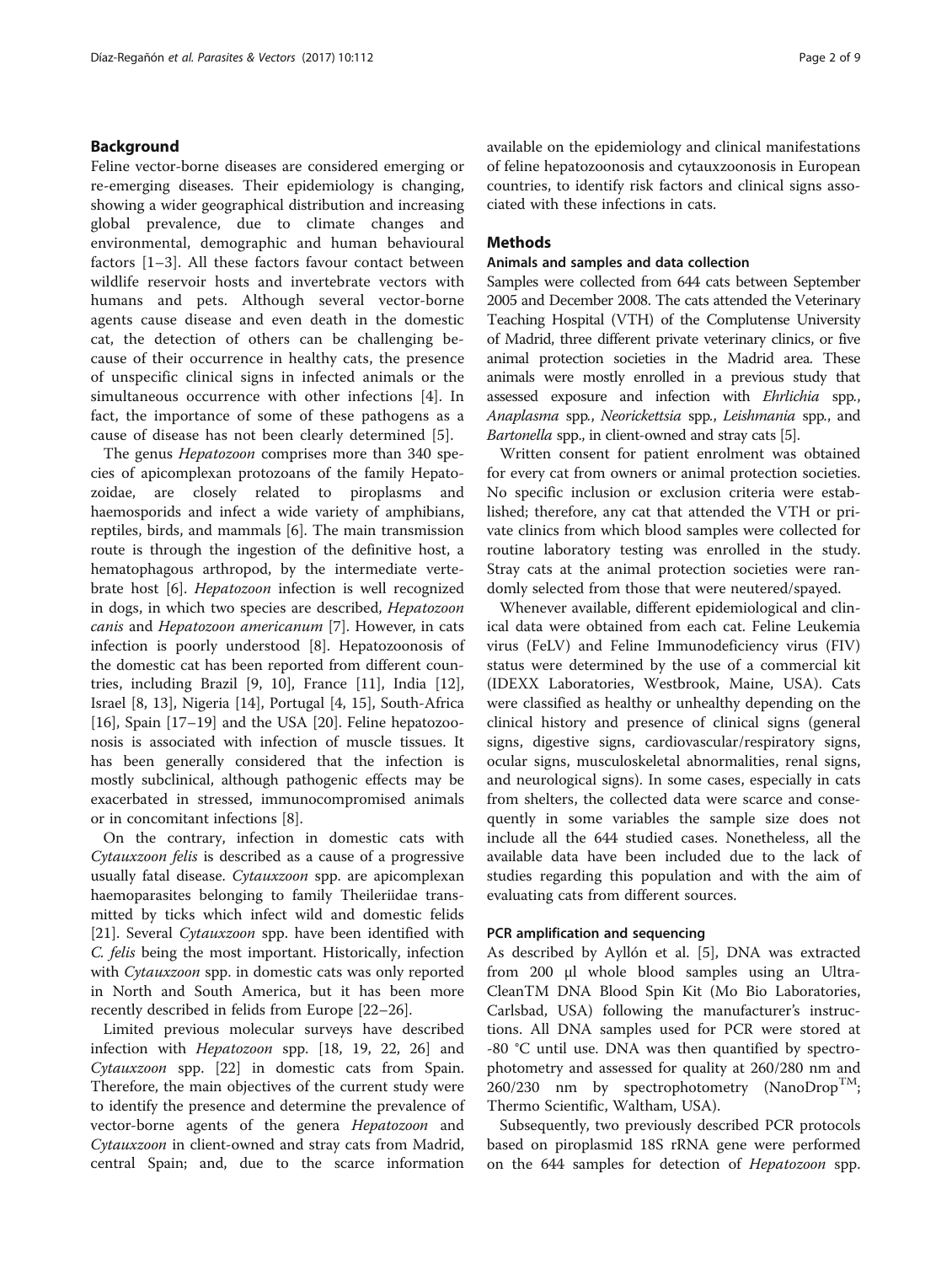and Cytauxzoon spp. DNA [\[19, 27](#page-8-0)] with some modifications. Table 1 shows the primers and protocols employed in the PCR assays. Both PCR reactions were carried out in a 25.5 μl reaction mixture containing 5 μl of genomic DNA, 12.5 μl Premix Ex Taq™ (Lab. Conda, Madrid, Spain) and 0.25 μl of each corresponding primer (50 μM). Negative and positive controls were included with each run.

The reactions were performed in an automatic DNA thermal cycler MasterCycler® ep Gradient (Eppendorf, Hamburg, Germany). The products of amplification reactions were visualized by electrophoresis on 1.5% agarose gel (PCR-1) and 1% (PCR-2) containing ethidium bromide (10 mg/ml) run at 115 V for 30 min for the first PCR and 90 V for 30 min for the second PCR.

Negative samples were submitted to the housekeeping gene glyceraldehyde-3-phosphate dehydrogenase (GAPDH) amplification to assess the extraction quality (DNA presence and absence of inhibition factors) in a single PCR round as described by Birkenheuer et al. [\[28\]](#page-8-0). Primers and protocol employed in this PCR assay are shown in Table 1.

The reaction products were purified using SpeedTools PCR Clean-Up kit (Biotools, Madrid, Spain). Purified amplified DNA fragments from the positive samples were subjected to sequencing in an automated sequencer 3730 DNA Analyzer by using the Big Dye Terminator version 3.1(Applied Biosystems) by Secugen S.L (Madrid, Spain). Comparisons with sequences deposited in GenBank were made using the Basic Local Alignment Search Tool (BLAST).

# Statistical analysis

Statistical analysis of the results was performed by the "Departamento de Ayuda a la Investigación, Área de Informática y Comunicaciones" of the Complutense University of Madrid, using the commercially available statistical software SAS, version 9.4 (SAS Institute, Cary, NC, USA). Statistical associations between PCR results and haematological, biochemical and epidemiological data were obtained from each cat and analysed by Chisquare test or Fisher's exact test and odds ratio (OR). The significance level was set at  $P < 0.05$ .

# Results

# Cat description

Among the 644 cats included in this study, 506 (78.6%) were client-owned and 138 (21.4%) were stray cats. Data collected regarding epidemiological information are shown in Tables [2](#page-3-0) and [3](#page-4-0). It was not possible to obtain these data from all the animals included in the study, particularly in the case of stray cats.

Clinical signs of disease and/or laboratory abnormalities were found in 380 out of 542 (70.1%) cats for which these data were available. General clinical signs were recorded in 33% (179/542); 31.2% (169/542) had gastrointestinal signs; 23.3% (126/542) had cardiovascular/ respiratory signs; 22.7% (123/542) had renal signs; 9.6% (52/542) had ocular signs; 7.6% (41/542) had musculoskeletal abnormalities; and 3.2% (17/525) had neurological signs.

# PCR amplification and sequencing

Of the 644 sampled cats, Hepatozoon spp. DNA was amplified from 10 animals (1.6%). Sequencing confirmed H. felis infection in 9 cats (99–100% identity to GenBank KC138534.1 in 8 cats and 100% to HQ020489.1 and 99% to KC138534.1 in 1 cat). Hepatozoon canis infection was confirmed in another cat, with 99% identity to different close GenBank sequences, including isolates from ticks from Palestine (KT587790.1) and Pakistan (JX441117.1), from dogs from Israel (KC138535.1), India (JN584477.1) and Spain (AY461378.2), from wild canids from Israel (KJ868815.1), India (HQ829447.1) and Spain (AY731062.1) and from cats from Israel (KC138532.2 and KC138531.2).

Cytauxzoon sp. DNA was amplified in 8 of the cat samples (1.2%). The sequenced products showed 99– 100% identity with 18S rRNA gene of Cytauxzoon sp. cat/France 1/2008 (EU622908.1), Cytauxzoon sp. wild cat isolate 03/04326 (KT223486.1) and Cytauxzoon manul (KU710344.1). No coinfection of Hepatozoon spp. and Cytauxzoon sp. was detected in the cat population of the study.

Table 1 Primers and protocols used for the amplification of Cytauxzoon sp., Hepatozoon spp. and housekeeping GAPDH gene control

|                         | PCR primers (5'-3')               | PCR conditions                                                                      | Product size (bp) |
|-------------------------|-----------------------------------|-------------------------------------------------------------------------------------|-------------------|
| $PCR-1$                 | F: CCAGCAGCCGCGGTAATTC            | 94 °C, 3 min; 35 cycles [94 °C, 30 s, 64 °C, 45 s, 72 °C, 30 s];<br>72 °C. 7 min    | 373               |
|                         | R: CITTCGCAGTAGTTYGTCTTTAACAAATCT |                                                                                     |                   |
| PCR-2                   | F: CCTGGTTGATCCTGCCAG             | 96 °C, 3 min; 40 cycles [96 °C, 1 min, 65 °C, 1 min, 72 °C,<br>2 minl: 72 °C. 1 min | 1,675             |
|                         | R: CGACTTCTCCTTCCTTTAAG           |                                                                                     |                   |
| Housekeeping<br>(GAPDH) | F: CCTTCATTGACCTCAACTACAT         | 95 °C, 1 min; 45 cycles [94 °C, 4 s, 57 °C, 4 s, 72 °C, 3 s]; 72 °C, 1 min 282      |                   |
|                         | R: CCAAAGTTGTCATGGATGACC          |                                                                                     |                   |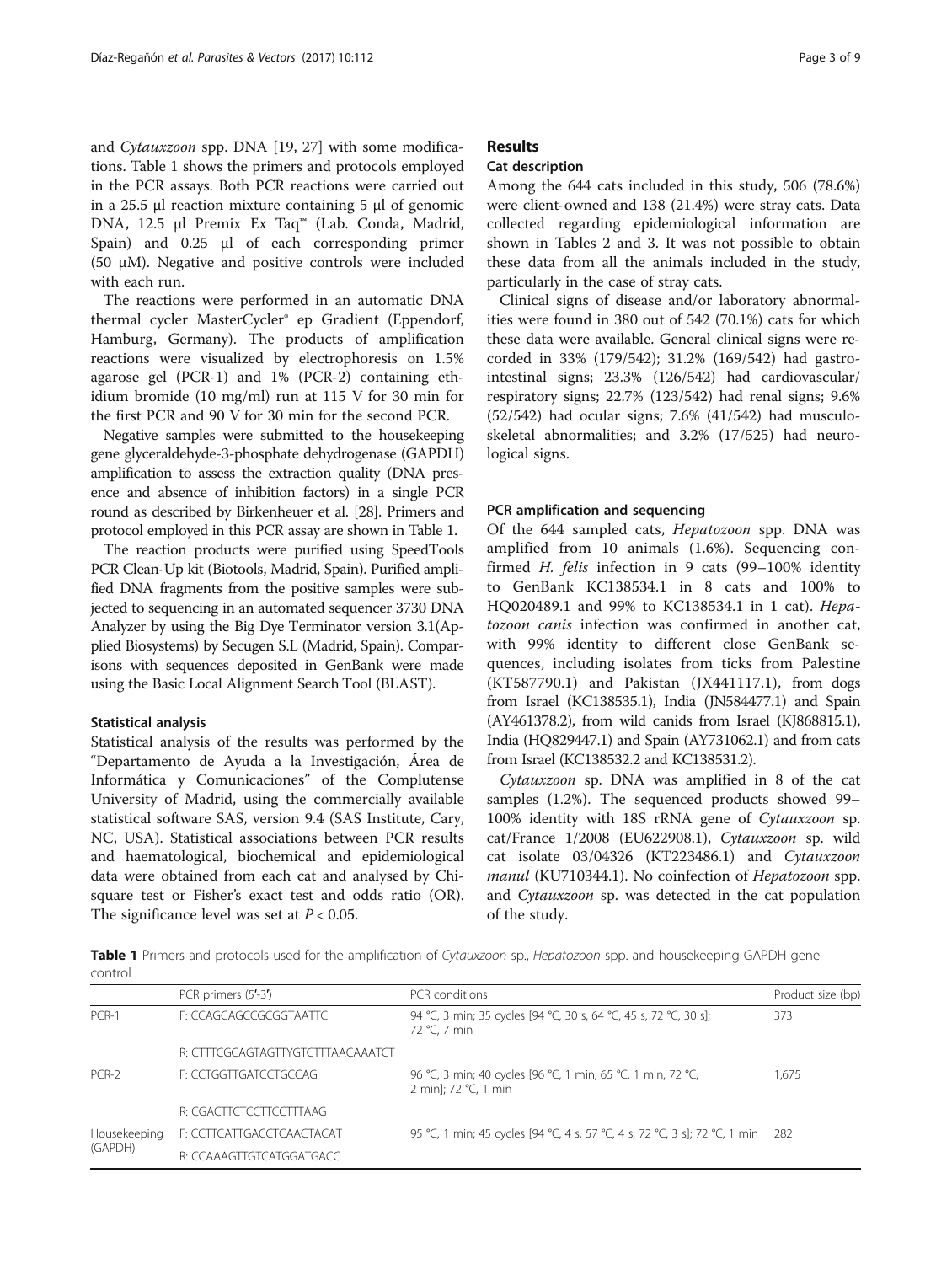|                                | Total no.<br>of cats (%) | No. of positive cats (%) |                |
|--------------------------------|--------------------------|--------------------------|----------------|
|                                |                          | Hepatozoon spp.          | Cytauxzoon sp. |
|                                | 644                      | 10(1.6)                  | 8(1.2)         |
| Season of sample<br>collection | 644                      |                          |                |
| Spring                         | 201 (31.2)               | 4(2.0)                   | 1(0.5)         |
| Summer                         | 88 (13.7)                | 0                        | 0              |
| Autumn                         | 168(26.1)                | 1(0.6)                   | 1(0.6)         |
| Winter                         | 187 (29.0)               | 5(2.7)                   | $6(3.2)^{*}$   |
| Age                            | 547                      |                          |                |
| Kitten (< 1 year-old)          | 107 (19.6)               | 2(1.9)                   | 1(0.9)         |
| Adult (1-10 year-old)          | 315 (57.6)               | 2(0.6)                   | 3(1.0)         |
| Older cat (> 10 year-<br>old)  | 125 (22.8)               | 0                        | 0              |
| Gender                         | 589                      |                          |                |
| Male                           | 277 (47.0)               | 2(0.7)                   | 2(0.7)         |
| Female                         | 312 (53.0)               | 3(1.0)                   | 2(0.6)         |
| Spayed/Neutered                | 548                      |                          |                |
| Yes                            | 311 (56.7)               | 3(1.0)                   | 1(0.3)         |
| No                             | 237 (43.3)               | 2(0.8)                   | 3(1.3)         |
| <b>Breed</b>                   | 585                      |                          |                |
| European shorthair             | 439 (75.0)               | 4(0.9)                   | 3(0.7)         |
| Non-European<br>shorthair      | 146 (25.0)               | 1(0.7)                   | 1(0.7)         |
| Living area                    | 440                      |                          |                |
| Urban                          | 248 (56.4)               | 3(1.2)                   | 0              |
| Periurban                      | 117 (26.6)               | 1(0.9)                   | 1(0.9)         |
| Rural                          | 75 (17.0)                | 0                        | $2(2.7)^{*}$   |
| Lifestyle                      | 644                      |                          |                |
| Client-owned                   | 506 (78.6) 6 (1.2)       |                          | 4(0.8)         |
| Stray                          | 138 (21.4)               | 4(2.9)                   | 4 (2.9)        |
| Outdoor access                 | 506                      |                          |                |
| Yes                            | 269 (53.2)               | 4(1.5)                   | 6(2.2)         |
| No                             | 237 (46.8)               | 2(0.8)                   | 1(0.4)         |
| Contact with other<br>animals  | 514                      |                          |                |
| Yes                            | 392 (76.3)               | 8(2.0)                   | 7(1.8)         |
| No                             | 122 (23.7)               | 0                        | 0              |
| Prey on wild animals           | 415                      |                          |                |
| Yes                            | 157 (37.8)               | 1(0.6)                   | 2(1.3)         |
| No                             | 258 (62.2)               | 3(1.2)                   | 1(0.4)         |
| Previous tick infestation      | 413                      |                          |                |
| Yes                            | 30(7.3)                  | 1(3.3)                   | 0              |
| No                             | 383 (97.7)               | 3(0.8)                   | 3(0.8)         |
| Previous flea infestation      | 415                      |                          |                |
| Yes                            | 64 (15.4)                | 0                        | 0              |

<span id="page-3-0"></span>

| <b>Table 2</b> Comparison of prevalence of Hepatozoon spp. and    | <b>Table</b>  |
|-------------------------------------------------------------------|---------------|
| Cytauxzoon sp. in association with different epidemiological data | Cytaux        |
|                                                                   | $\sim$ $\sim$ |

| No                         | 351 (84.6) 4 (1.1)  |               | 3(0.9)       |
|----------------------------|---------------------|---------------|--------------|
| Travel history             | 372                 |               |              |
| Yes                        | 141 (38.0)          | 0             | 1(0.7)       |
| No                         | 231 (62.0) 3 (1.3)  |               | 2(0.9)       |
| Ectoparasiticide treatment | 488                 |               |              |
| Yes                        | $103(21.1)$ 2 (1.9) |               | 1(1.0)       |
| No                         | 385 (78.9) 5 (1.3)  |               | 6(1.6)       |
| Previous blood transfusion | 389                 |               |              |
| Yes                        | 5(1.3)              | $1(20.0)^{*}$ | 0            |
| No                         | 384 (98.7)          | 2(0.5)        | 3(0.8)       |
| Tetracyclines treatment    | 391                 |               |              |
| Yes                        | 13(3.3)             | $2(15.4)^{*}$ | 0            |
| No                         | $378(96.7)$ 1 (0.3) |               | 3(0.8)       |
| FeLV                       | 482                 |               |              |
| Yes                        | 35 (7.3)            | 2(5.7)        | 0            |
| No                         | 447 (92.7)          | 5(1.1)        | 7(1.6)       |
| <b>FIV</b>                 | 484                 |               |              |
| Yes                        | 26(5.4)             | 0             | $2(7.7)^{*}$ |
| No                         | 458 (94.6)          | 7(1.5)        | 5(1.1)       |

2 Comparison of prevalence of Hepatozoon spp. and zoon sp. in association with different epidemiological data (Continued)

 $*P < 0.05$  (statistically significant differences)

#### Evaluation of epidemiological and clinical data

Results for the evaluation of associations between positivity by PCR to Hepatozoon spp. and Cytauxzoon sp. and the epidemiological and clinical data collected for the cat population of this study are shown in Tables 2 and [3.](#page-4-0) When analyzing these epidemiological data, age, gender, being spayed/neutered and the breed of the cat did not show any statistically significant association with these infections.

Cytauxzoon sp. infection was detected mostly (6/8) in blood samples drawn during winter months and infection was associated with the winter in comparison with the other seasons together  $(P = 0.0091, \text{ OR } = 7.54, 95\%$ CI: 1.50–37.71). The other two positive cats for this agent included in the study were sampled during spring and autumn. The season when the cats were included in the study did not have a statistically significant influence on Hepatozoon spp. prevalence  $(P = 0.2774)$ , although five and four out of the 10 positive samples were drawn in winter and spring, respectively. Cats living in rural areas had a higher prevalence of Cytauxzoon sp. infection (2.7%, 2/73) compared to cats living in periurban  $(0.9\%, 1/116)$  or urban  $(0/248)$  areas  $(P = 0.0463)$ .

There was no statistically significant association between positivity by PCR to Hepatozoon spp. or Cytauxzoon sp. and being a client-owned or a stray cat  $(P =$ 0.1492 and  $P = 0.0.691$ , respectively) or having outdoor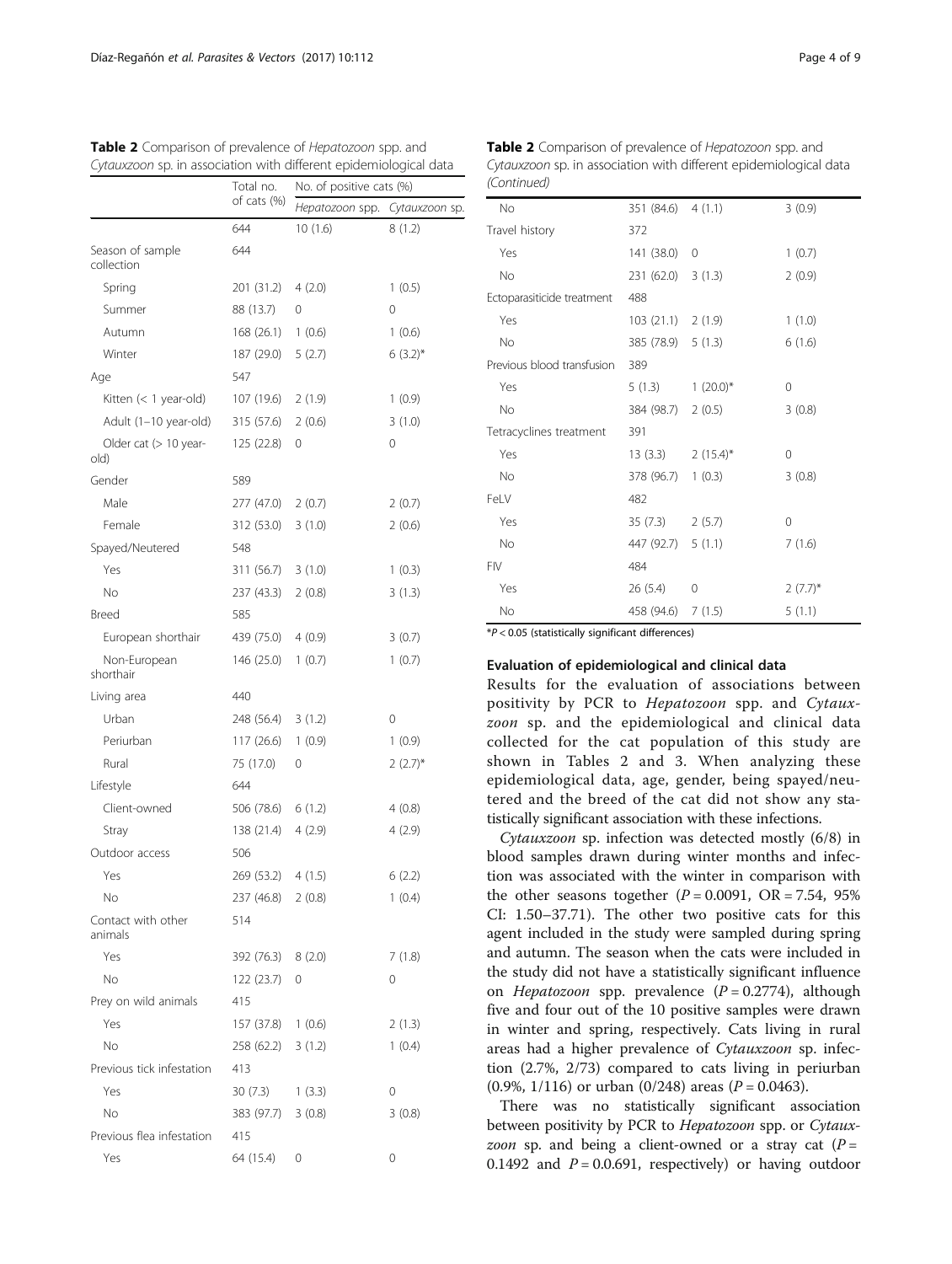|                      | Total no. of<br>cats $(\%)$ | No. of positive cats (%) |                |  |
|----------------------|-----------------------------|--------------------------|----------------|--|
|                      |                             | Hepatozoon spp.          | Cytauxzoon sp. |  |
|                      | 644                         | 10(1.6)                  | 8(1.2)         |  |
| Clinical signs       | 542                         |                          |                |  |
| Yes                  | 380 (70.1)                  | 3(0.8)                   | 3(0.8)         |  |
| No                   | 162 (29.9)                  | 2(1.2)                   | 1(0.6)         |  |
| Haematology          |                             |                          |                |  |
| Haematocrit          | 463                         |                          |                |  |
| High                 | 28 (6.0)                    | 1(3.6)                   | 0              |  |
| Low                  | 87 (18.8)                   | 3(3.5)                   | 1(1.2)         |  |
| Normal               | 348 (75.2)                  | $2(0.5)^{*}$             | 3(0.9)         |  |
| Leukocytes           | 460                         |                          |                |  |
| High                 | 88 (19.1)                   | 2(2.3)                   | 1(1.1)         |  |
| Low                  | 63 (13.7)                   | 1(1.6)                   | 0              |  |
| Normal               | 309 (67.2)                  | 3(1.0)                   | 3(1.0)         |  |
| Platelets            | 168                         |                          |                |  |
| High                 | 14(8.3)                     | 0                        | 0              |  |
| Low                  | 89 (53)                     | 0                        | 1(1.1)         |  |
| Normal               | 65 (38.7)                   | 3(4.6)                   | 0              |  |
| Biochemistry         |                             |                          |                |  |
| Glucose              | 378                         |                          |                |  |
| High                 | 138 (36.5)                  | 0                        | 1(0.7)         |  |
| Low                  | 3(0.8)                      | 0                        | 0              |  |
| Normal               | 237 (62.7)                  | 3(1.3)                   | 3(1.3)         |  |
| Urea                 | 419                         |                          |                |  |
| High                 | 101(24.1)                   | 1(1.0)                   | 0              |  |
| Low                  | 74 (17.7)                   | 1(1.4)                   | 0              |  |
| Normal               | 244 (58.2)                  | 2(0.8)                   | 4(1.6)         |  |
| Creatinine           | 859                         |                          |                |  |
| High                 | 82 (18.6)                   | $3(3.7)^{*}$             | 0              |  |
| Low                  | 16(3.6)                     | 0                        | 0              |  |
| Normal               | 342 (77.7)                  | 2(0.6)                   | 4(1.2)         |  |
| Total protein        | 408                         |                          |                |  |
| High                 | 135 (33.1)                  | 1(0.7)                   | 1(0.7)         |  |
| Low                  | 35 (8.6)                    | 1(2.9)                   | 0              |  |
| Normal               | 238 (58.3)                  | 2(0.8)                   | 3(1.3)         |  |
| Alanine transaminase | 441                         |                          |                |  |
| High                 | 76 (17.2)                   | 2(2.6)                   | 2(2.6)         |  |
| Normal               | 365 (82.8)                  | 3(0.8)                   | 1(0.3)         |  |

<span id="page-4-0"></span>Table 3 Clinical parameters and relevant alterations in laboratory findings of the cats studied

\*P < 0.05 (statistically significant differences)

access ( $P = 0.6894$  and  $P = 0.1277$ , respectively). However, when positive results to *Hepatozoon* spp. and to *Cytaux*zoon sp. were considered as a whole, stray cats were more likely to be PCR positive ( $P = 0.0348$ ), with a higher prevalence (5.8%, 8/138) than client-owned cats (2%, 10/506).

Previous history of tick or flea infestation, prey on wild animals, lack of ectoparasiticide treatment and travel history were not associated with positivity for these pathogens. However, previous treatment with tetracyclines in the last 60 days and previous administration of blood transfusion were associated with Hepatozoon spp. infection  $(P = 0.0030, \text{ OR } = 68.54, 95\% \text{ CI: } 5.77-813.77;$ and  $P = 0.0382$ ,  $OR = 47.75$ ,  $95\%$  CI: 3.56–639.51, respectively), but not with *Cytauxzoon* sp. infection.

When assessing FeLV/FIV status of the cats positive for Hepatozoon spp. or Cytauxzoon sp. infections, although in a non-significant manner ( $P = 0.0854$ , OR = 5.35, 95% CI: 1.00–28.67), a higher trend was found of Hepatozoon spp. infection in cats positive for FeLV (5.7%, 2/35) in comparison with the cats negative for FeLV (1.1%, 5/447). All the cats with amplification of Hepatozoon spp. DNA were FIV-negative. On the contrary, none of the cats with amplification of Cytauxzoon sp. DNA was positive for FeLV, but two of them were positive for FIV (7.7%, 2/24), while the prevalence of Cytauxzoon sp. infection in FIV-negative cats was 1.1% (5/453). Consequently, FIV infection was found statistically associated with Cytauxzoon sp. infection  $(P = 0.0494, \text{ OR } = 7.55, 95\% \text{ CI: } 1.39 - 40.93).$ 

There was no statistically significant association between the pathogens studied and the presence or absence of any clinical signs. However, Hepatozoon spp. infection was associated with a decrease in haematocrit  $(P = 0.0375)$  and an increase in creatinine  $(P = 0.047)$ .

Based on immunofluorescent antibody (IFA) tests, some of the cats with Hepatozoon spp. or Cytauxzoon sp. infection had been exposed to other vector-borne pathogens. Specifically, one cat with *Hepatozoon* spp. infection and another with Cytauxzoon sp. infection were seropositive for Ehrlichia canis. In addition, four of the Hepatozoon spp.-infected cats and other four Cytauxzoon sp.-infected cats were serologically positive for Bartonella henselae. It was possible to confirm this concurrent infection with Bartonella spp. by PCR from blood samples in one Cytauxzoon sp.-positive stray cat, resulting in a statistically significant association between these infections  $(P = 0.0247)$ .

## **Discussion**

The detection of Hepatozoon felis, H. canis and Cytauxzoon sp. in blood samples from client-owned and stray cats from Madrid reported in the present study suggests that the feline population of this region is infected with these apicomplexans, although with a low prevalence.

The diagnosis of *Hepatozoon* spp. in cats from central Spain reported herein support that these protozoans are widespread in the Iberian Peninsula, taking into account the previous descriptions in cat populations from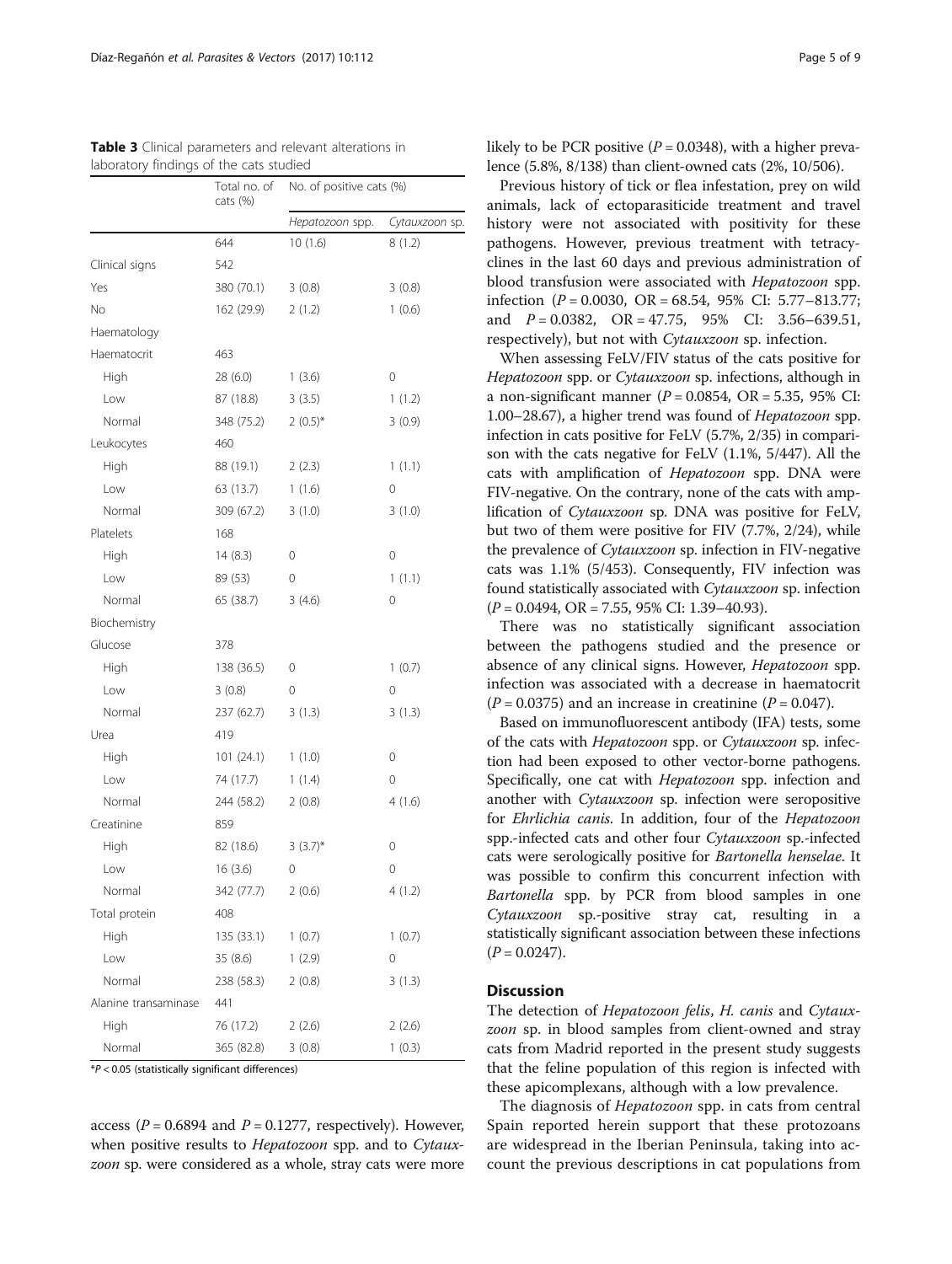Portugal and different regions of Spain [[4, 15, 17](#page-7-0)–[19](#page-8-0)]. The sequencing of the PCR products amplified from the cat samples in this study showed that both H. felis and H. canis can infect cats in Spain, although H. felis is by far more common, with only one cat infected with H. canis. A similar higher ratio of H. felis versus H. canis infection in domestic cats was also found in a study from Israel where only two cats out of 55 Hepatozoon-spp.-positive cats were detected with H. canis infection and 53 cats out of a total of 153 tested were positive for H. felis [\[13](#page-7-0)]. The Hepatozoon infection prevalences described in previous Spanish studies varied from 0.6% in one study [[17\]](#page-7-0), 4% in cats from the Barcelona area [[19\]](#page-8-0) and 16% in a cat colony from Barcelona [[18\]](#page-8-0), compared to the prevalence in our study of 1.6%. These differences in prevalence rates can be due to the vector distribution, characteristics of the cat populations in each case or differences in the PCR technique and type of sample employed. No cats were positive for Hepatozoon silvestris, a newly described feline Hepatozoon species found in the European wildcats (Felis silvestris silvestris) in Bosnia-Herzegovina [\[29](#page-8-0)]. Hepatozoon spp. are transmitted by ingestion of the final host containing mature oocysts by the intermediate host [[6\]](#page-7-0). Although the vectors of feline hepatozoonosis are still unknown, it is expected that H. felis would be transmitted by an hematophagus arthropod, as demonstrated for other Hepatozoon spp. transmited by fleas, ticks, mites, lice, mosquitoes and sand flies [[30](#page-8-0), [31\]](#page-8-0). Variations in the possible vector distribution can explain, at least partially, the differences in Hepatozoon spp. infection rates described in studies performed in different regions. In our study, no statistical association was found between positivity to Hepatozoon spp. and a previous history of tick or flea infestation.

Other transmission routes have been described for some Hepatozoon spp., including intrauterine transmission and carnivorism [\[13](#page-7-0), [32, 33](#page-8-0)]. It was possible to collect information regarding prey on wild animals from four out of the ten Hepatozoon spp.-positive cats in the current study and only one of them was reported to ingest rodents, birds and other wild animals. However, the other three Hepatozoon spp.-positive animals were stray cats whose hunting activity was unknown.

No association was found between the lifestyle of the cats (client-owned or stray) and positivity to Hepatozoon spp. However, a higher prevalence of Hepatozoon spp. infection has been described in cats from a colony in the Barcelona area (16%) [[18](#page-8-0)] and in cats with outdoor access in comparison with strictly indoor cats [\[4](#page-7-0), [13\]](#page-7-0). In our study, positivity to Hepatozoon spp. was not statistically related to the outdoor access, but this information was available only for six out of the ten cats positive for Hepatozoon spp. infection and four of them had outdoor access.

One interesting finding of the current study is the absence of older cats (more than ten year-old) among Hepatozoon spp.-infected cats. In agreement, a previous retrospective study found that four out of seven cats with hepatozoonosis were two year-old or younger [\[8](#page-7-0)]. In a later study, transplacental transmission of H. felis was suggested as a mode of transmission as H. felis DNA was shown to be present in foetuses of H. felispositive queens [\[13](#page-7-0)]. However, Maia et al. [[4\]](#page-7-0) found that the prevalence of *Hepatozoon* spp. was higher in cats older than 60 months (5 years).

In addition, five of the Hepatozoon spp.-positive cats included in the current study were sampled during the winter months (January and February), four during spring (April and May) and one in autumn (October). Due to the probable vector-borne transmission of H. felis, this finding could be related to changes in vector activity in different seasons of the year. The finding of a higher prevalence in winter is unexpected, as the abundance of competent vectors could decrease during the colder months of the year. However, Baneth et al. [[8](#page-7-0)] described the detection of feline hepatozoonosis in the Tel-Aviv area mainly in winter, suggesting that it could be due to the occurrence of the infection during these months, following a long life-cycle of the protozoa in which gamonts appear in the peripheral blood several months after the infection takes place in the warmer months, or due to a chronic infection, with no direct relation to the time of initial infection.

Feline hepatozoonosis is poorly understood [[8\]](#page-7-0). It is generally considered that Hepatozoon spp. infection in cats has a low virulence, being mostly subclinical [[13](#page-7-0), [18\]](#page-8-0), but there is scant clinical information on the disease. Hepatozoon felis usually infects the myocardial and skeletal muscles, with no significant local inflammatory response [\[13](#page-7-0), [34](#page-8-0)]. In the present study, no association was found between the presence or absence of clinical signs and Hepatozoon spp. infection. However, the presence of lower haematocrit values (< 24%) and higher creatinine levels (>1.8 mg/dl) were statistically associated with this infection. When analysing this result, it should be taken into account that two of the three cats with *Hepatozoon* spp. infection that have low haematocrit and high alanine-amino transaminase (ALT) value, were also FeLV positive, with one of them also being seropositive for *B. henselae*. In addition, clinical signs and/or haematological alterations found in the cats of the study should be interpreted cautiously, due to possible coinfections with other pathogens not tested in the current study, such as haemotropic mycoplasmas. The presence of coinfections with FeLV or FIV and other vector-borne pathogens has been frequently described in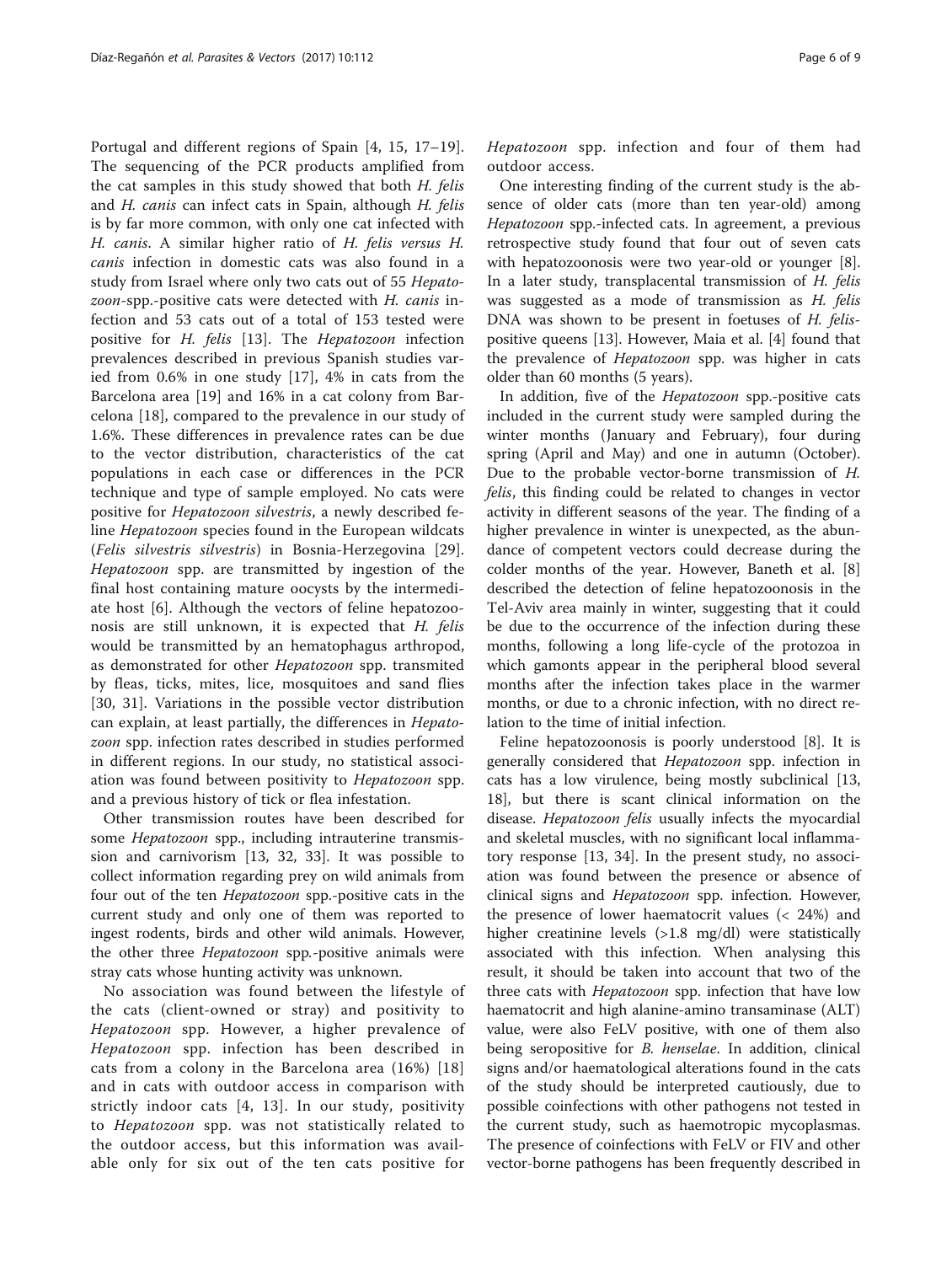feline hepatozoonosis [[4, 8, 13, 15,](#page-7-0) [18, 19\]](#page-8-0) and complicate the interpretation of clinical and laboratory findings. In this sense, it has been suggested that hepatozoonosis may develop in association with immunosupression induced by a concurrent disease that can lead to the intensification of parasitemia [\[8](#page-7-0)]. In our study, a statistically significant association was found between Hepatozoon spp.-positivity and previous tetracycline treatment or previous blood transfusion. When analysing these results, it should be considered that the total animals included in this study with history of treatment with these drugs in the last 60 days (3.3%, 13/391) or that received blood transfusion previously (1.3%, 5/389) is low. Tetracycline drugs are frequently prescribed when a suspicion of a vector-borne disease exists, however, it has not been described to be effective against Hepatozoon spp. Furthermore, the Hepatozoon spp.positive cat that had received a blood transfusion was also treated with doxycycline and was FeLV and B. henselae-positive.

Cytauxzoon sp. infection has been detected in eight cats included in the present study, which comprise 1.2% of the total number of cats analysed (644). The genus Cytauxzoon includes several species with C. felis being the most common in cats [[35\]](#page-8-0). Cytauxzoon felis causes a generally highly fatal disease in domestic cats in the USA, with wild felids such as the bobcats  $(Lynx \; rufus)$ and pumas (Puma concolor) as the main reservoirs for this pathogen [\[35\]](#page-8-0). However, other species of Cytauxzoon infecting wild or domestic felids outside America have been described, including C. manul, molecularly characterized from a Pallas' cat (Otocolobus manul) from Mongolia [\[36](#page-8-0), [37\]](#page-8-0), and genetically-close Cytauxzoon sp., reported in wild felids and domestic cats from Spain, France, Portugal and Italy [\[11,](#page-7-0) [22, 23, 25, 27](#page-8-0), [38](#page-8-0)–[41\]](#page-8-0). Information on the epidemiology and clinical manifestations of infection of domestic cats by other species distinct from C. felis is still scarce.

The analysis of sequenced PCR products showed that Cytauxzoon sp. detected in cats from Spain in the current study are very close to the previous isolates "Cytauxzoon sp. wild cat isolate 03/04326" (KT223486.1) from Spain [[38](#page-8-0)], "Cytauxzoon sp. cat/France 1/2008" (EU622908.1) from France  $[11]$ , and "C. manul" (KU710344.1) from Portugal [[25\]](#page-8-0). As previously suggested, these isolates may belong to the same species, but further studies are needed to clarify the relatedness of the Cytauxzoon spp. infecting felids outside the USA [[23](#page-8-0)].

The prevalence of Cytauxzoon sp. infection detected by PCR reported herein (1.2%) is lower than the previously described in Trieste region (north-eastern Italy), where 23% of domestic cats were found to be infected by this agent [\[23\]](#page-8-0). As described for C. felis, wild felids can serve as reservoirs for this infection in the domestic cat. In Spain, Cytauxzoon sp. infects the Iberian lynx (Lynx pardinus) and wildcats  $(F. s. silvestris)$  [[27](#page-8-0), [38](#page-8-0)–[40](#page-8-0)]. Due to the extremely low population size of the Iberian lynx, it has been suggested that most likely, the natural reservoir for Cytauxzoon sp. in the Iberian Peninsula is the more abundant wildcat [\[35\]](#page-8-0). Interestingly, recent studies have shown infection by C. felis in healthy domestic cats, supporting the idea that not only wild felids are competent reservoirs for this Cytauxzoon [\[42\]](#page-8-0). European domestic cats, especially those who roam freely, could be acting as reservoirs for the Cytauxzoon sp. present in these areas [[23](#page-8-0), [35](#page-8-0)].

In our study, cats living in rural areas had a higher prevalence for this infection, with no amplification of Cytauxzoon spp. DNA from cats living in urban areas. This finding could be related to a higher exposure to the currently unknown potential tick vector. In agreement with that, the majority of the cats with *Cytauxzoon* sp. infection in the present study had outdoor access (75%, 6/8). Another Cytauxzoon sp.-positive cat had no outdoor access, while information about outdoor access was unkown for the last cat positive for this agent. Similarly, Carli et al. [[23\]](#page-8-0) described in an epidemiological study carried out in colony and owned cats from Italy that Cytauxzoon sp. infection was significantly associated with being free-ranging when compared with owned cats from the same city, suggesting a higher risk of this infection in cats exposed to potential tick vectors and to wildlife reservoirs, with a poor nutritional and clinical status and without preventative treatment against ectoparasites.

Surprisingly, our study showed a higher prevalence of Cytauxzoon sp. infection in samples collected during the colder months of the year, with the majority of positive cats (6/8) included in the study between January and March. This finding could be related to a chronic infection, but the possibility of the infection taking place in winter months cannot be ruled out. On the contrary, cytauxzoonosis caused by C. felis in the USA has been described to show a seasonal incidence from spring to early autumn [[43\]](#page-8-0). Further studies with a large number of Cytauxzoon sp.-infected animals are needed to clarify transmission routes and epidemiology aspects of this agent in Europe.

We did not find any association between the presence or absence of clinical signs and Cytauxzoon sp. infection in the cats of the study. The occurrence of a fatal disease in a cat from Portugal infected by Cytauxzoon sp. has recently been described [\[25\]](#page-8-0), but subclinical infection was highly prevalent in another epidemiological study [\[23](#page-8-0)]. Cytauxzoon felis infection has been described to frequently cause anemia in the domestic cat [\[21](#page-8-0), [44, 45](#page-8-0)] and Criado-Fornelio et al. [\[22](#page-8-0)] described the presence of low haematocrit and haemoglobin values in a Spanish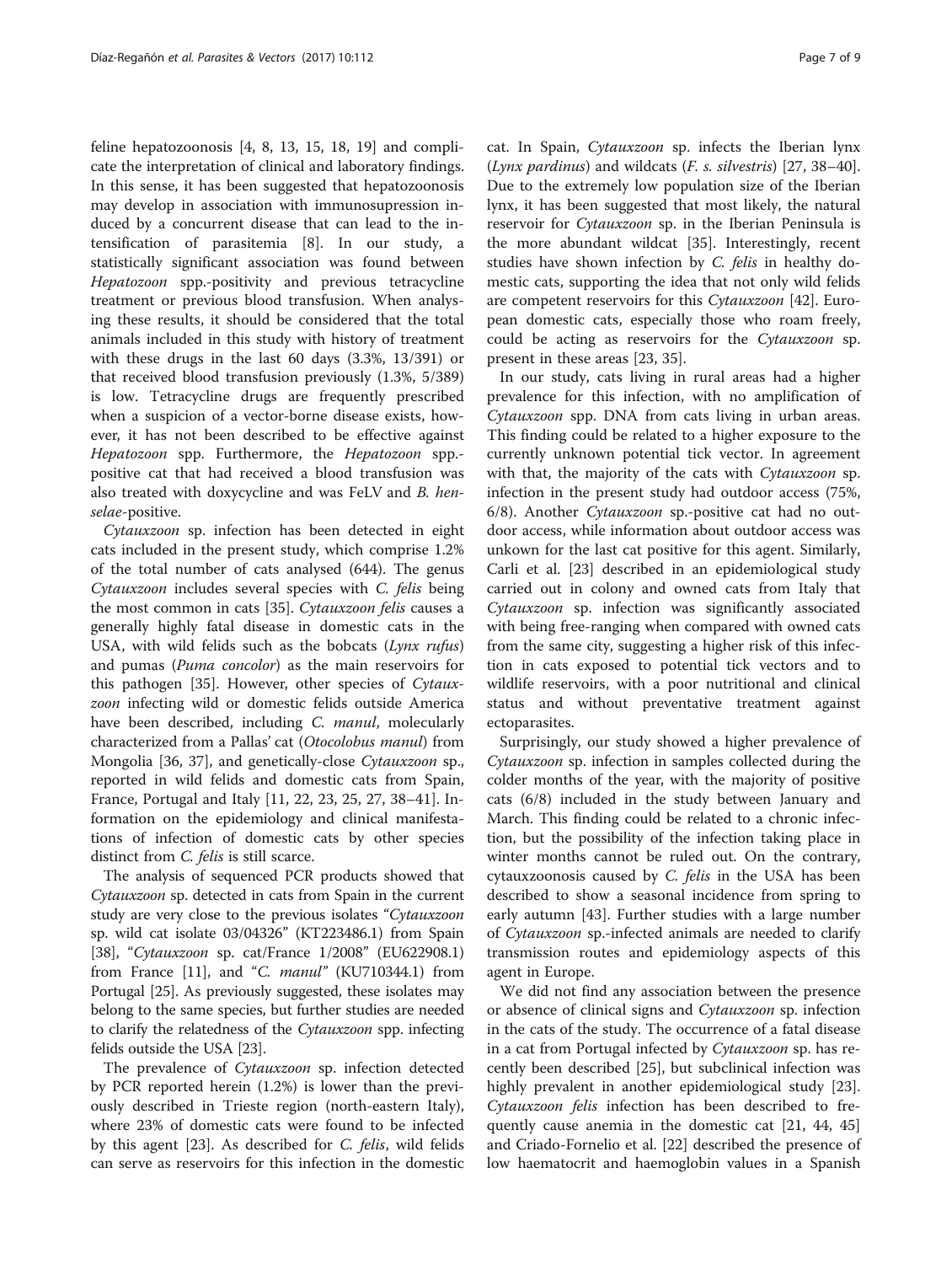<span id="page-7-0"></span>Cytauxzoon sp.-infected cat that also showed an increased level of glucose, hepatic enzymes and serum albumin. Only one of the Cytauxzoon sp.-infected cat in our study that had haematological and biochemical results showed slight normocytic, normochromic anemia, lymphopenia, thrombocytopenia and hyperproteinemia. However, this cat was also seropositive for B. henselae and FIV-positive. In this sense, another Cytauxzoon sp. positive cat in our study was FIV positive, with statistically significant association between both infections. No previous relation has previously been described between Cytauxzoon spp. and retroviral infections [\[23](#page-8-0), [46](#page-8-0)].

Finally, it should be considered that our study showed a higher risk for positivity to hemoprotozoans in stray cats compared to client-owned cats. This warrants further studies to evaluate the possible reservoir role of free roaming cats for these and other vector-borne pathogens.

# Conclusions

In summary, our results indicate that cats from Madrid are infected with Hepatozoon spp. and Cytauxzoon sp., although with a low prevalence. A decrease in haematocrit value and an increase in creatinine value were associated with Hepatozoon spp. infection. Cytauxzoon sp. infection was more frequent in samples collected during winter months and in cats living in rural areas and was associated with a FIV-positive status. Infection with these agents did not show association with the clinical status or lifestyle (client-owned/stray) of the cats included in the study. Further studies are needed to clarify epidemiological and clinical aspects of these infections in Spain.

#### Acknowledgements

The authors thank Veterinary Clinics Gattos, ITECA, Timanfaya, "Sociedad Protectora de Animales y Plantas" (SPAP), "Centro Integral de Acogida de Animales de laComunidad deMadrid" (CIAAM), and "Asociación para la Liberación y Bienestar Animal" (ALBA), especially Patricia Rodríguez, Daniel López, Israel Fuentes, Jesús Fernández and Marisa Palmero, who collaborated in the sample collection of this study. The paper has been sponsored by Bayer Animal Health in the framework of the 12<sup>th</sup> CVBD World Forum Symposium.

#### Funding

The authors declare that they received no financial support for this research.

#### Availability of data and materials

All data generated or analysed during this study are included in this published article.

#### Authors' contributions

DDR performed PCR, analysed data and wrote the manuscript. AV designed and supervised the study, analyzed data and wrote the manuscript. TA collected samples and data from all the animals, performed DNA extraction and revised the manuscript. FRF, MCG and BA analyzed data and collaborated in writing the manuscript. GB co-supervised the study and revised the manuscript. LC supervised molecular analyses analyzed data and collaborated in writing the manuscript. AS planned, designed and supervised the study, analyzed data and assisted in writing the manuscript. All authors read and approved the final manuscript.

#### Competing interests

The authors declare that they have no competing interests.

#### Consent for publication

Not applicable.

#### Ethics approval

Written and oral consent for patient enrolment was obtained for every case from owners or animal protection societies' responsible persons. Examination of all cats followed a protocol approved by the Animal Experimentation Committee of the Complutense University of Madrid.

#### Author details

<sup>1</sup>Department of Animal Medicine and Surgery, College of Veterinary Medicine, Complutense University of Madrid, Avda. Puerta de Hierro s/n, 28040 Madrid, Spain. <sup>2</sup>Instituto Nacional de Infectologia Evandro Chagas, Fiocruz, Avenida Brazil 4365, CEP 21040-900 Rio de Janeiro, Brazil. <sup>3</sup>Koret School of Veterinary Medicine, Hebrew University of Jerusalem, P.O. Box 1276100 Rehovot, Israel.

#### Received: 18 January 2017 Accepted: 22 February 2017 Published online: 13 March 2017

#### References

- 1. Shaw SE, Birtles RJ, Day MJ. Arthropod-transmitted infectious diseases of cats. J Feline Med Surg. 2001;3:193–209.
- 2. Harrus S, Baneth G. Drivers for the emergence and re-emergence of vectorborne protozoal and bacterial diseases. Int J Parasitol. 2005;35:1309–18.
- 3. Beugnet F, Marié JL. Emerging arthropod-borne diseases of companion animals in Europe. Vet Parasitol. 2009;163:298–305.
- 4. Maia C, Ramos C, Coimbra M, Bastos F, Martins Â, Pinto P, et al. Bacterial and protozoal agents of feline vector-borne diseases in domestic and stray cats from southern Portugal. Parasit Vectors. 2014;7:115.
- 5. Ayllón T, Diniz PP, Breitschwerdt E, Villaescusa A, Rodríguez-Franco F, Sainz A. Vector-borne diseases in client-owned and stray cats from Madrid, Spain. Vector Borne Zoonotic Dis. 2012;12:143–50.
- 6. Baneth G, Mathew JS, Shkap V, Macintire DK, Barta JR, Ewing SA. Canine hepatozoonosis: two disease syndromes caused by separate Hepatozoon spp. Trends Parasitol. 2003;19:27–31.
- 7. Vincent-Johnson NA, Macintire DK, Lindsay DS, Lenz SD, Baneth G, Shkap V, et al. A new Hepatozoon species from dogs: description of the causative agent of canine hepatozoonosis in North America. J Parasitol. 1997;83:1165–72.
- 8. Baneth G, Aroch I, Tal N, Harrus S. Hepatozoon species infection in domestic cats: a retrospective study. Vet Parasitol. 1998;79:123–3.
- 9. Perez RR, Rubini AS, O'Dwyer LH. The first report of Hepatozoon spp. (Apicomplexa, Hepatozoidae) in domestic cats from São Paulo state, Brazil. Parasitol Res. 2004;94:83–5.
- 10. André MR, Baccarim Denardi NC, de Sousa KC M, Gonçalves LR, Henrique PC, Grosse Rossi Ontivero CR, et al. Arthropod-borne pathogens circulating in free-roaming domestic cats in a zoo environment in Brazil. Ticks Tick Borne Dis. 2014;5:545–51.
- 11. Criado-Fornelio A, Buling A, Pingret JL, Etievant M, Boucraut-Baralon C, Alongi A, et al. Hemoprotozoa of domestic animals in France: prevalence and molecular characterization. Vet Parasitol. 2009;159:73–6.
- 12. Patton WS. The haemogregarines of mammals and reptiles. Parasitology. 1908;1:318–21.
- 13. Baneth G, Sheiner A, Eyal O, Hahn S, Beaufils JP, Anug Y, et al. Redescription of Hepatozoon felis (Apicomplexa: Hepatozoidae) based on phylogenetic analysis, tissue and blood form morphology, and possible transplacental transmission. Parasit Vectors. 2013;6:102.
- 14. Leeflang P, Ilemobade AA. Tick-borne diseases of domestic mammals in northern Nigeria. Trop Anim Prod. 1977;9:211–8.
- 15. Vilhena H, Martinez-Díaz VL, Cardoso L, Vieira L, Altet L, Francino O, et al. Feline vector-borne pathogens in the north and centre of Portugal. Parasit Vectors. 2013;6:99.
- 16. Van Amstel S. Hepatozoonose in n' Kat. J S Afr Vet Med Assoc. 1979;50:215–6.
- 17. Criado-Fornelio A, Ruas JL, Casado N, Farias NA, Soares MP, Müller G, et al. New molecular data on mammalian Hepatozoon species (Apicomplexa: Adeleorina) from Brazil and Spain. J Parasitol. 2006;92:93–9.